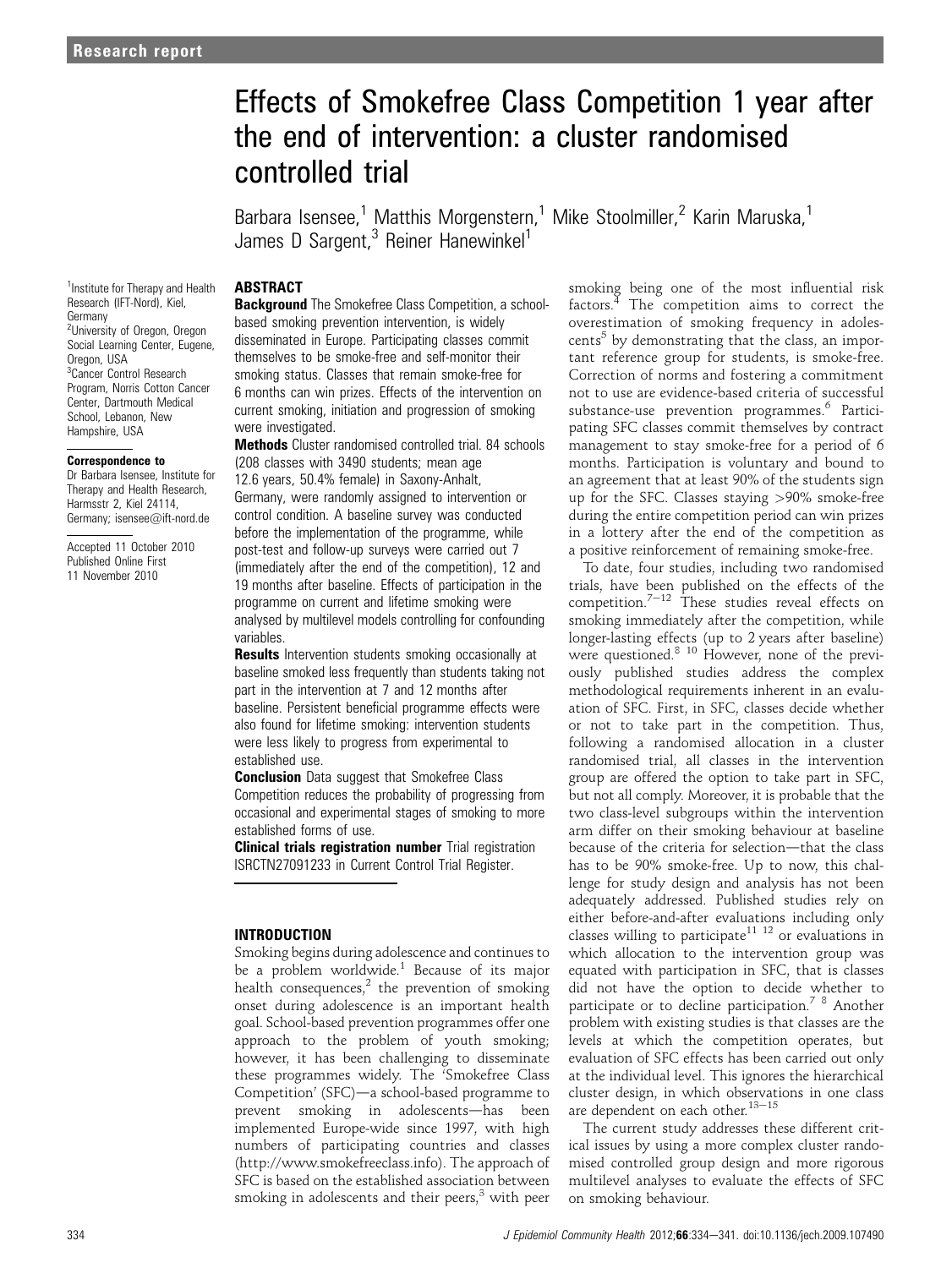## **MFTHODS** Intervention

Classes participating in SFC decide to remain a non-smoking class for a period from November to April (6 months), and a contract is signed, stipulating that the classmates want to remain smoke-free. Requirements for participation in the competition are that at least 90% of pupils in class vote in favour of participation, and classes monitor their (non-)smoking behaviour on a weekly basis. On a monthly basis, they provide assurances to the organisers of the competition that they remain smoke-free (>90% non smokers) or admit this is not the case and drop out of the competition. Classes that refrain from smoking may win a number of prizes, the main prize being a class trip. For recruiting classes, fliers and posters are sent to all secondary schools (targeting 11- to 14-year-olds). After registration, participating classes receive a folder with comprehensive material containing the contract, feedback cards, a parents' leaflet and CD-ROM. Furthermore, a webpage (http://www. besmart.info) with information, online registration and feedback is available (for a detailed description of the competition see Wiborg and Hanewinkel<sup>16</sup>).

## Design and randomisation

A two-arm four-wave cluster-randomised controlled trial was implemented at the beginning of the 2006 school year in Saxony-Anhalt, a Bundesland (state) of Germany. Data were collected in four waves: baseline (prior to the start of the intervention; October 2006), 7 months after baseline (shortly after the end of the intervention; May 2007),12 months after baseline (October 2007) and 19 months after baseline (June 2008).

After consenting to study participation and prior to first assessment, schools were randomly assigned to the intervention or the control arm with stratification on type of school. The allocating person was blind to the purpose of the study. Schools were sorted by type of school and then assigned to two groups by drawing lots. The ratio for allocation to intervention and control group was 60 to 40, since it was assumed that not all intervention classes would decide to participate. All intervention classes were offered the chance to participate in SFC, resulting in an intervention subgroup that registered for SFC (IG-participation) and a subgroup with classes having decided not to participate (IG-no participation). The classes in control group (CG) received 'usual curriculum.'

## Procedure

Human subject approval was obtained through the Saxony-Anhalt IRB (Landesverwaltungsamt Sachsen-Anhalt, Reg.-Nr. 504-50/06). Only students with written parental consent were assessed. Data were collected through self-completed anonymous questionnaires, administered by teachers. To permit a linking of individual information on subsequent surveys, each questionnaire was labelled with a seven-digit individual code generated by the student, a procedure that had been tested in previous studies.<sup>17</sup> The procedure ensures anonymity but allows for the linking of questionnaires over time. Students were assured that their individual information would not be seen by parents or school administrators. Teachers received a book voucher amounting to €20 per assessment as an incentive for their effort.

#### Sample

Saxony-Anhalt was chosen as the study region because SFC was rarely implemented there before the school year 2006-2007. Saxony-Anhalt has two types of secondary schools: the 'Gymnasium' recruits primarily students with higher academic skills in comparison with the 'Sekundarschule'; both types were invited to participate (Gymnasium  $N=71$ , Sekundarschule  $N=141$ ) after applying the following school exclusion criteria: (a) a closure of the school was foreseen in the following 2 years  $(N=24)$ , (b) the school was already engaged in a tobacco control programme  $(N=51)$  or (c) classes of the school had participated in SFC before  $(N=21)$ . In September 2006, the 212 eligible secondary schools were invited to enrol all of their seventh-grade classes, and 87 schools (41%) with 223 seventh-grade classes and 4454 students agreed to participate (figure 1).

Baseline data were collected from 3490 (78.3%) students from 208 classes from 84 schools. Two hundred and ninety-one (6.5%) students were disqualified because teachers refused to give permission, another 581 (13.1%) had no written parental permission for student participation, and 92 (2.1%) were absent on the day of the survey. Among the 208 classes with baseline data, 130 classes were in the intervention group, from which 68 (52%) decided to participate in SFC (IG-participation), and 62 (48%) decided not to participate (IG-no participation). Some 78 classes were enrolled in the control group.

Altogether, some 32 complete classes with a total of 577 students (16.5% of 3490 pupils with baseline data) were inadvertently missed at post-test, first and second follow-up evaluation, since their teachers withdrew consent to participate during the study period. Another 50 students (1.4% of 3490 pupils with baseline data) gave inconsistent answers on gender and age over time, and were excluded from the analyses for that reason. Further, 704 students (20.2%) were not successfully matched over the four waves, or were only present at baseline but not at (all) following assessments. At post-test, data of 3123 (89.5%) students were analysed, at first follow-up 2595 (74.4%) and at second follow-up 2420 (69.3%). Data sets from all four waves were available for 2159 students (61.9%). Dropout from the study was lowest in the control group (27.1% compared with 46.5% for IG-participation, and 43.5% for IG-no participation). The analyses rely in each case on the largest available sample at the respective wave (for detailed information on dropouts and samples analysed in each wave, see figure 1). A post hoc power calculation using STATA's commands sampsi and sampclus ( $\alpha$ =0.05, 1- $\beta$ =0.8, mean number of observations per cluster  $N=17$ ) revealed for current smoking at post-test a sample size of 183 classes and 3096 students.

#### Measures

Data were collected in students and teachers with self reports of students being the main source of information. Current smoking was assessed by asking 'How often do you smoke at present?' to which respondents could answer 'I don't smoke,' 'less than once a month,' 'at least once a month, but not weekly,' 'at least once a week, but not daily' or 'every day,' collapsed into the categories non-smoker, occasional use (less than once per month or monthly) and regular use (weekly or daily). Lifetime smoking was assessed by asking 'How many cigarettes have you ever smoked in your life?' with response categories 'none,' 'just a few puffs,' '1 to 19 (less than a pack),' '20 to 100 (one to five packs)' or 'more than 100 (more than five packs),' resulting in the categorisation of never smokers, experimenters (a few puffs to 100 cigarettes lifetime) and established smoking (more than 100 cigarettes lifetime). $^{18}$ 

Potential confounders included: age; gender; smoking in parents (none vs any), siblings (none vs any) and peers (none vs some vs most or all); rebelliousness and sensation-seeking (12-item index, Cronbach  $\alpha=0.77$ )<sup>19</sup> with higher scores indicating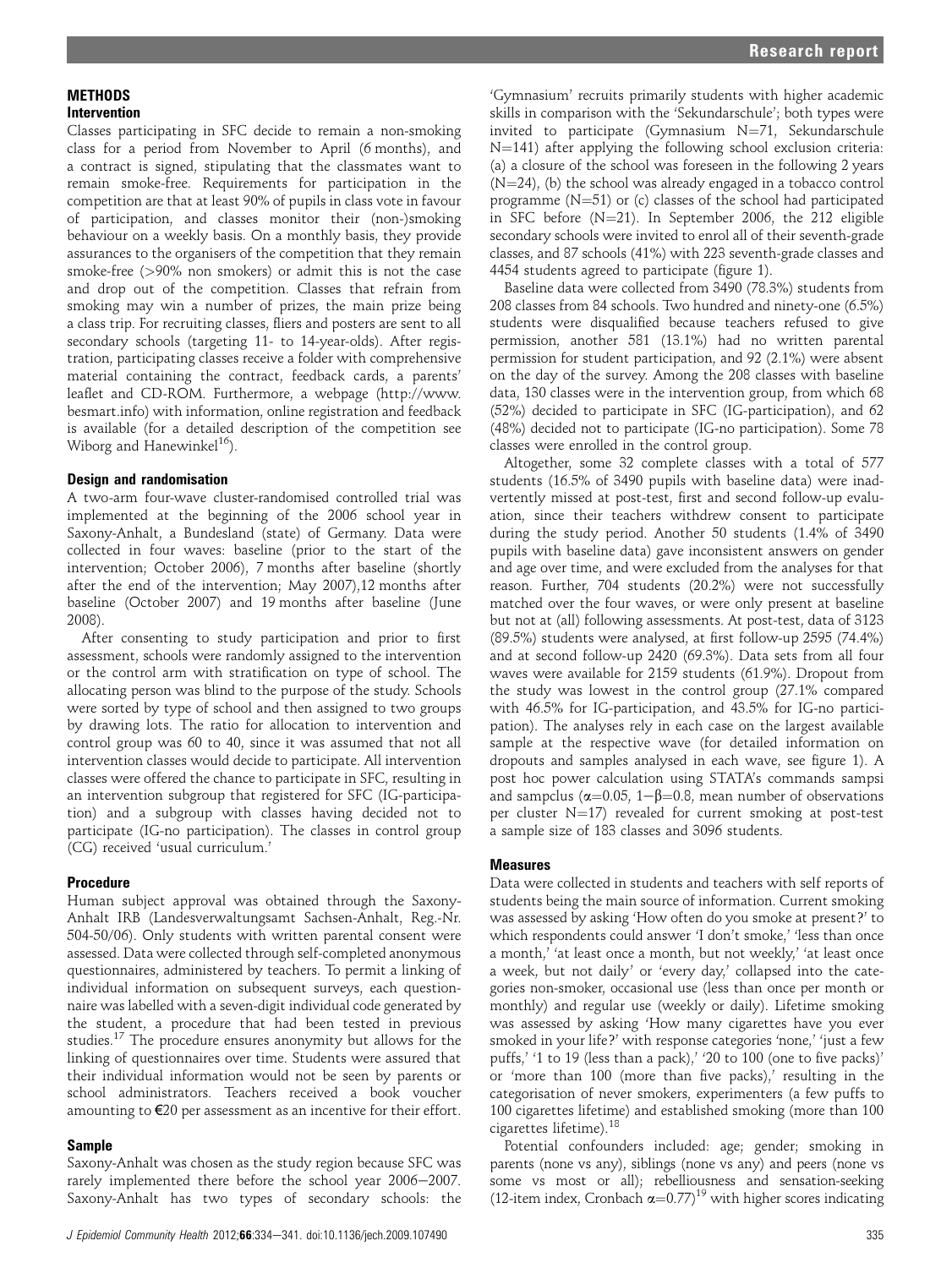

Figure 1 Participation flowchart.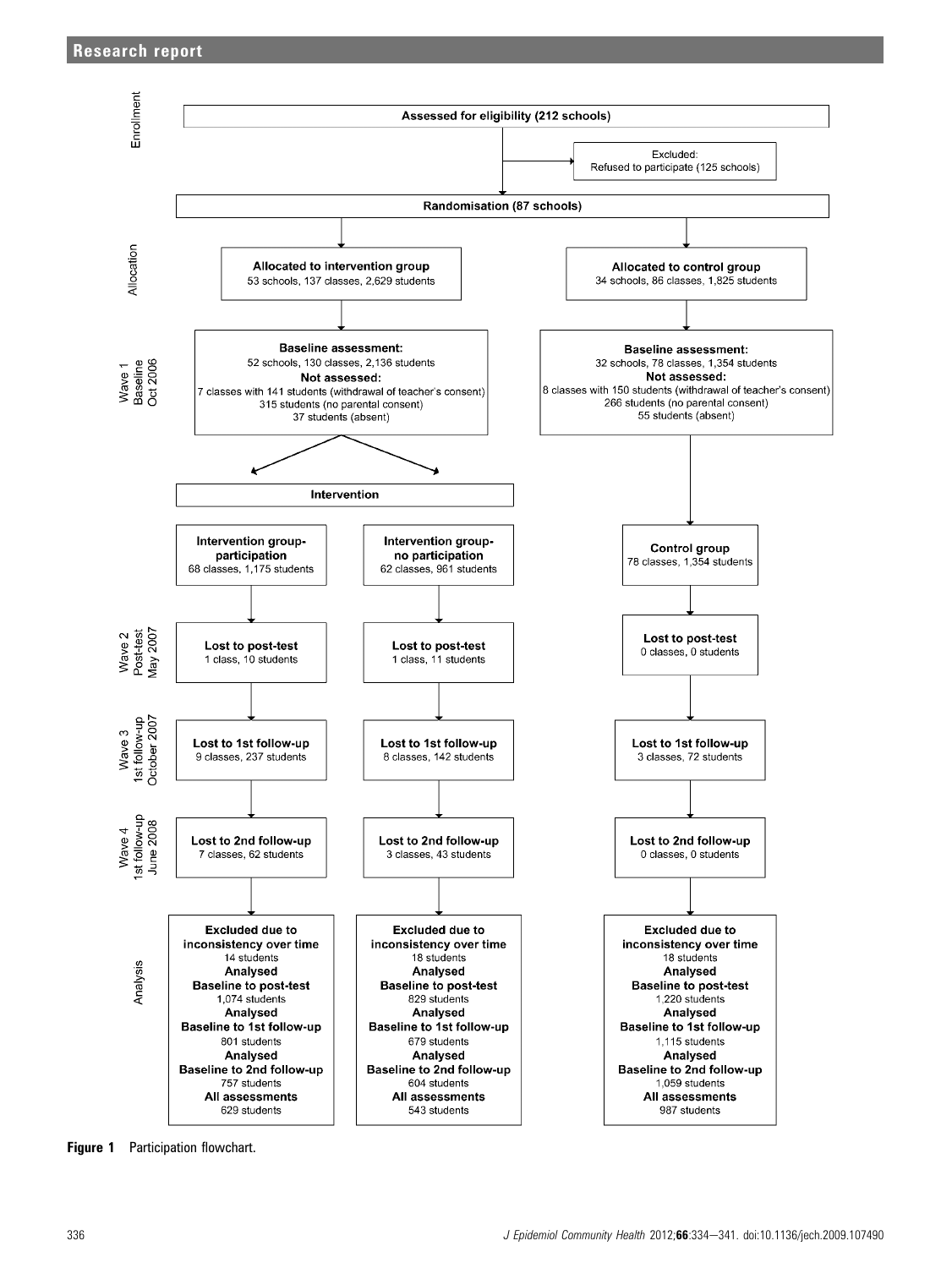a greater propensity for rebelliousness and sensation seeking. A general measure of parenting style was also included (eight-item index,  $\alpha = 0.68$ )<sup>20</sup> Higher scores on parenting style are indicative of higher levels of parental control and responsiveness. The type of school was used as a proxy for socio-econonmic status with 'Sekundarschule' being associated with lower socio-econonmic status than 'Gymnasium.'<sup>21</sup> Students rated their class climate (nine-item index, Cronbach  $\alpha=0.77$ ) as well as the teachers (11-item index, Cronbach  $\alpha$ =0.85), which was entered as classlevel variable.

## **Analysis**

In order to test for possible baseline differences between the groups, analyses of variance and  $\chi^2$  tests were used. Baseline

 $T<sub>z</sub>LL<sub>z</sub>$  1 Comparison of groups at baseline  $(n, 2440)$ 

group differences in outcome and confounding variables were controlled for in analyses of later assessments to account for possible effects of self selection owing to the decision on participation in the competition.

Predictors of attrition were examined by logistic regression. Intervention effects on current smoking were tested with multilevel mixed-effects linear regressions that included baseline covariates (procedure LME in R). $^{22}$  <sup>23</sup> Initiation and progression of smoking were analysed in discrete time multilevel logistic hazard regressions with data for lifetime smoking, for which backwards transitions were not allowed. Since data on teacher's perception of class climate were missing in 17 classes at baseline, these data were multiply imputed.<sup>23</sup> All analyses use statistical methods that assume missing data due to attrition are missing

|                                    | Intervention group $-$<br>participation,<br>$N = 1161$ |      | Intervention group $-$<br>no participation,<br>$N = 943$ |      | Control group,<br>$N = 1336$ |      |                                                                                    |
|------------------------------------|--------------------------------------------------------|------|----------------------------------------------------------|------|------------------------------|------|------------------------------------------------------------------------------------|
|                                    | M                                                      | SD   | M                                                        | SD   | M                            | SD   |                                                                                    |
| Demographics                       |                                                        |      |                                                          |      |                              |      |                                                                                    |
| Age                                | 12.54                                                  | 0.69 | 12.73                                                    | 0.76 | 12.69                        | 0.73 |                                                                                    |
|                                    | N                                                      | %    | N                                                        | $\%$ | N                            | %    | $F_{(2,123)}=6.52; p=0.002$<br>ICC <sub>Cls</sub> =0.12, ICC <sub>Schl</sub> =0.07 |
| Gender                             |                                                        |      |                                                          |      |                              |      |                                                                                    |
| Male                               | 578                                                    | 49.8 | 460                                                      | 48.8 | 668                          | 50.0 | $\chi^2_{(2)} = 0.32$ ; p=0.850                                                    |
| Female                             | 583                                                    | 50.2 | 483                                                      | 51.2 | 668                          | 50.0 |                                                                                    |
| Nationality                        |                                                        |      |                                                          |      |                              |      |                                                                                    |
| German                             | 1122                                                   | 97.3 | 897                                                      | 95.6 | 1279                         | 96.1 | $\chi^2_{(2)} = 3.41; p = 0.182$                                                   |
| <b>Others</b>                      | 31                                                     | 2.7  | 41                                                       | 4.4  | 52                           | 3.9  |                                                                                    |
| Smoking behaviour                  |                                                        |      |                                                          |      |                              |      |                                                                                    |
| Lifetime smoking                   |                                                        |      |                                                          |      |                              |      | $F_{(2.123)} = 4.15$ ; p=0.018                                                     |
| No                                 | 635                                                    | 55.1 | 449                                                      | 48.0 | 732                          | 55.2 | $ICC_{Cls} = 0.07$ , $ICC_{Sch} = 0.11$                                            |
| Just a few puffs                   | 278                                                    | 24.1 | 519                                                      | 23.4 | 272                          | 20.5 |                                                                                    |
| $1-19$ cigarettes                  | 132                                                    | 11.5 | 117                                                      | 12.5 | 158                          | 11.9 |                                                                                    |
| $20 - 100$ cigarettes              | 52                                                     | 4.5  | 72                                                       | 7.7  | 94                           | 7.1  |                                                                                    |
| $>100$ cigarettes                  | 56                                                     | 4.9  | 78                                                       | 8.3  | 70                           | 5.3  |                                                                                    |
| Current smoking                    |                                                        |      |                                                          |      |                              |      |                                                                                    |
| No smoking                         | 978                                                    | 84.3 | 729                                                      | 77.6 | 1099                         | 82.3 | $F_{(2,123)} = 4.95; p = 0.009$                                                    |
| Less than once a month             | 74                                                     | 6.4  | 48                                                       | 5.1  | 72                           | 5.4  | $ICC_{Cls} = 0.11$ , $ICC_{Sch} = 0.07$                                            |
| At least monthly, less than weekly | 27                                                     | 2.3  | 40                                                       | 4.3  | 39                           | 2.9  |                                                                                    |
| At least weekly, less than daily   | 31                                                     | 2.7  | 33                                                       | 3.5  | 56                           | 4.2  |                                                                                    |
| Daily                              | 50                                                     | 4.3  | 89                                                       | 9.5  | 69                           | 5.2  |                                                                                    |
| Confounders                        |                                                        |      |                                                          |      |                              |      |                                                                                    |
| Sensation-seeking*                 | 1.70                                                   | 0.38 | 1.75                                                     | 0.42 | 1.69                         | 0.40 | $F_{(2,123)} = 2.38; p = 0.097$<br>$ICC_{Cls} = 0.06$ , $ICC_{Sch} = 0.04$         |
| Parenting+                         | 3.13                                                   | 0.50 | 3.06                                                     | 0.55 | 3.09                         | 0.52 | $F_{(2.123)} = 2.32; p = 0.102$                                                    |
| Parent smoking                     |                                                        |      |                                                          |      |                              |      | $ICC_{Cls} = 0.03$ , $ICC_{Sch} = 0.04$                                            |
| No                                 | 459                                                    | 39.9 | 372                                                      | 40.0 | 569                          | 43.2 | $\chi^2_{(2)} = 0.60; p = 0.743$                                                   |
| Any                                | 692                                                    | 60.1 | 557                                                      | 60.0 | 748                          | 56.8 |                                                                                    |
| Sibling smoking                    |                                                        |      |                                                          |      |                              |      |                                                                                    |
| No                                 | 849                                                    | 74.1 | 638                                                      | 68.5 | 955                          | 72.2 | $\chi^2_{(2)} = 2.97; p = 0.227$                                                   |
| Any                                | 297                                                    | 25.9 | 294                                                      | 31.5 | 367                          | 27.8 |                                                                                    |
| Peer smoking                       |                                                        |      |                                                          |      |                              |      |                                                                                    |
| No                                 | 503                                                    | 43.8 | 330                                                      | 35.3 | 552                          | 41.8 | $\chi^2_{(4)} = 4.87; p = 0.087$                                                   |
| Some                               | 523                                                    | 45.6 | 423                                                      | 45.2 | 577                          | 43.7 |                                                                                    |
| Most or all                        | 122                                                    | 10.6 | 182                                                      | 19.5 | 193                          | 14.6 |                                                                                    |
| Class climate                      |                                                        |      |                                                          |      |                              |      |                                                                                    |
| Student's perception‡              | 2.13                                                   | 0.49 | 2.17                                                     | 0.48 | 2.13                         | 0.47 | $F_{(2.123)} = 0.99; p = 0.373$<br>$ICC_{Cls} = 0.21$ , $ICC_{Sch} = 0.03$         |
| Teacher's perception§              | 2.25                                                   | 0.32 | 1.95                                                     | 0.40 | 2.06                         | 0.33 | $F_{(2.107)} = 11.96; p=0.001$<br>$ICCSchl=0.00$                                   |

\*Compliance rating ranging from 1 to 4, with higher scores indicating higher levels of sensation seeking/rebelliousness.

yCompliance rating ranging from 1 to 4, with higher values representing higher levels of parental control and responsiveness.

zCompliance rating ranging from 1 to 4, with higher values representing a worse climate.

§Compliance rating ranging from 0 to 3, with higher values representing a better climate.

ICC, intraclass correlation or variance proportion (the student proportion is 1 minus school plus classroom ICCs); Cls, Class; Schl, School.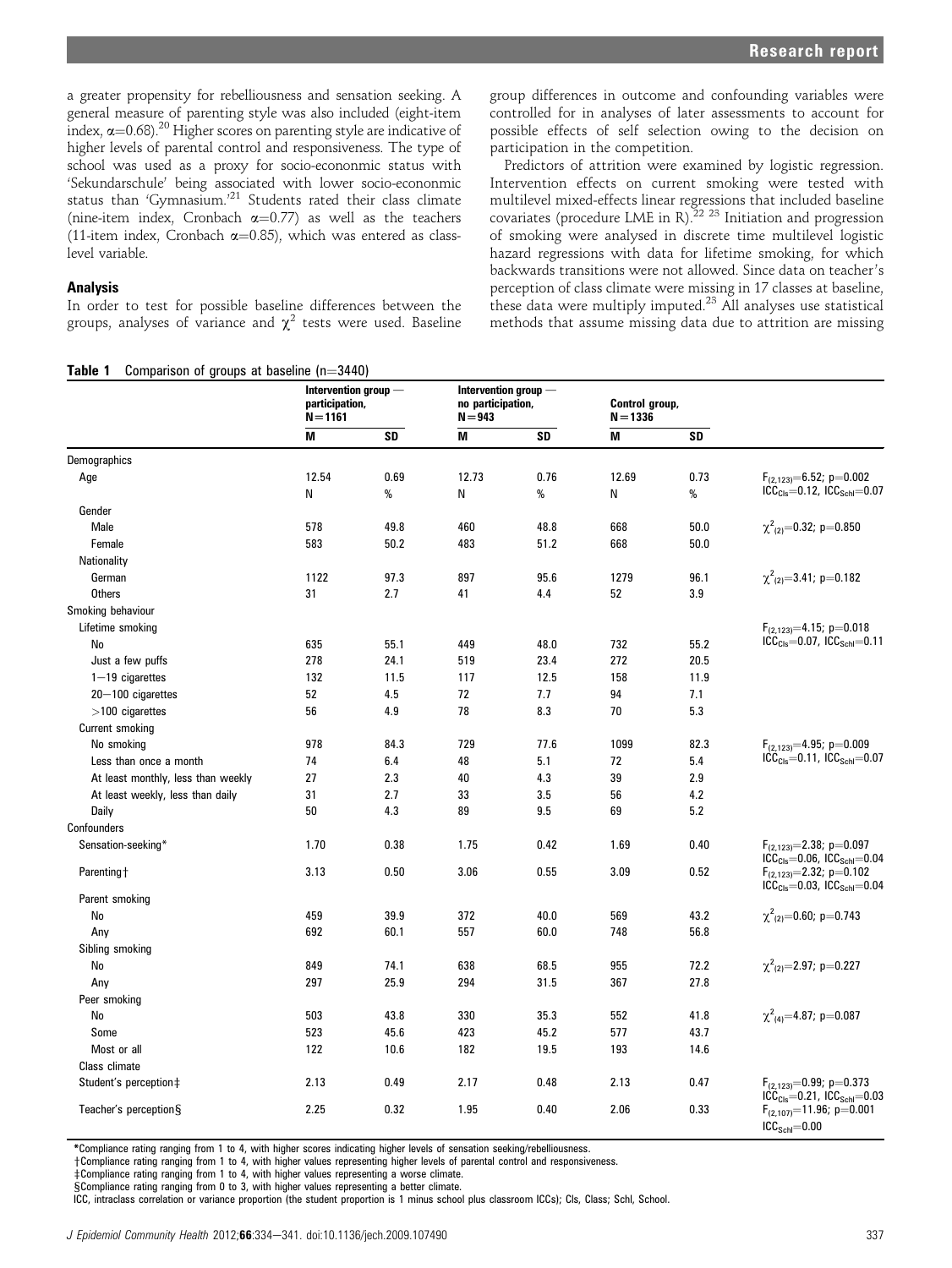at random conditional on predictors included in the analytical or imputation model to minimise any potential attrition bias.

## RESULTS

#### Baseline characteristics

The baseline sample consisted of 3440 students, of whom 50% were female. The mean age was  $12.65$  years  $(SD=0.73, 0.75)$ range= $11-16$ ). The three groups were tested for baseline equivalence on all variables under study using multilevel models to take into account school and classroom level clustering. Evidence for inequality was found for several items (table 1): students from the IG-participation group were significantly younger. Lifetime and current smoking were more frequent in the IG-no participation group compared with the other two groups. Classes that voted against participation had a poorer class climate from their teacher's perspective.

#### Attrition

Attrition was related to own smoking and being exposed to smoking in social environment, higher levels of sensation seeking, worse class climate, older age, being a non-German citizen and attending the 'Sekundarschule.' Since attrition effects are especially problematic when study dropout is related to one of the outcome variables, we also checked interactions between covariates and intervention status with respect to attrition. However, we found significant interaction effects only for the variables age (interaction age $\times$ IG-no participation (ref. CG): OR= $1.37$  (1.08 to 1.74), p=0.009) and school type (interaction school type $\times$ IG-participation (ref. CG): OR=0.62 (0.43 to 0.88),  $p=0.006$ ; interaction school type $\times$ IG-no participation (ref. CG): OR=0.69 (0.49 to 0.97),  $p=0.031$ ): in

the control group, the age difference between attrition and retention students was higher than in the two intervention groups where older students dropped out more frequently (CG: OR= $1.20$  (1.01 to 1.42), p=0.036; IG-participation: OR= $1.21$ .  $(1.02 \text{ to } 1.44)$ , p=0.028; IG-no participation: OR=1.64 (1.38 to 1.94),  $p=0.000$ ). In the IG-participation group, dropout rates did not vary substantially between students from 'Gymnasium' and 'Sekundarschule' (OR=1.13 (0.89 to 1.43), p=0.304), while students from 'Sekundarschule' dropped out more frequently in the other two groups (CG:  $OR=0.78$  (0.60 to 1.00), p=0.046; IG-no participation: OR=0.70 (0.53 to 0.91),  $p=0.006$ ).

#### Effects on current smoking

For the analysis of intervention effects on current smoking behaviour, IG-participation classes were compared with IG-no participation and control group, controlling for baseline differences and other relevant confounders. There was no intervention main effect on current smoking at any subsequent wave (table 2) after controlling for baseline smoking status and covariates. However, significant group differences are found at wave 2 and wave 3 for baseline occasional smokers, with less current smoking in IG-participation compared with students without participation in SFC. Other factors associated with change in smoking status among baseline occasional smokers included a higher level of use, higher age, female gender, high levels of sensation seeking as well as being exposed to peer, sibling and parent smoking.

The intervention effect for occasional users is illustrated by figure 2, which shows the adjusted means for current smoking frequency in waves 2, 3 and 4 separated by smoking frequency

|  | Table 2 Multilevel mixed effects linear regressions for current smoking frequency in waves 2, 3 and 4 with baseline covariates |  |  |  |  |  |  |  |  |  |  |  |
|--|--------------------------------------------------------------------------------------------------------------------------------|--|--|--|--|--|--|--|--|--|--|--|
|--|--------------------------------------------------------------------------------------------------------------------------------|--|--|--|--|--|--|--|--|--|--|--|

|                                                       | Wave 2          |                 |            | Wave 3          |                  |         | Wave 4          |                 |            |
|-------------------------------------------------------|-----------------|-----------------|------------|-----------------|------------------|---------|-----------------|-----------------|------------|
|                                                       | <b>Estimate</b> | 95% CI          | p Value    | <b>Estimate</b> | 95% CI           | p Value | <b>Estimate</b> | Estimate 95% CI | p Value    |
| Intercept                                             | 1.20            | 1.08 to 1.32    | 0.000      | 1.24            | 1.08 to 1.40     | 0.000   | 1.40            | 1.20 to 1.60    | 0.000      |
| IG-no participation and control group                 | 0.01            | $-0.09$ to 0.11 | 0.864      | 0.06            | $-0.06$ to 0.18  | 0.327   | 0.07            | $-0.11$ to 0.25 | 0.399      |
| Occasional use                                        | 0.58            | 0.40 to 0.76    | 0.000      | 0.29            | 0.04 to 0.54     | 0.022   | 0.55            | 0.26 to 0.84    | 0.000      |
| Regular use                                           | 2.33            | 2.11 to 2.55    | 0.000      | 2.28            | 1.95 to 2.61     | 0.000   | 2.05            | 1.66 to 2.44    | 0.000      |
| Age                                                   | 0.08            | 0.04 to 0.12    | 0.000      | 0.13            | 0.07 to 0.19     | 0.000   | 0.10            | 0.02 to 0.18    | 0.005      |
| Female gender                                         | 0.08            | 0.02 to 0.14    | 0.006      | 0.11            | $0.03$ to $0.19$ | 0.005   | 0.22            | 0.12 to 0.32    | 0.000      |
| <b>Sensation Seeking</b>                              | 0.21            | 0.11 to 0.31    | 0.000      | 0.31            | 0.19 to 0.43     | 0.000   | 0.46            | 0.30 to 0.62    | 0.000      |
| Parenting                                             | $-0.05$         | $-0.11$ to 0.01 | 0.126      | 0.02            | $-0.06$ to 0.10  | 0.691   | $-0.02$         | $-0.12$ to 0.08 | 0.646      |
| Parent smoking                                        | 0.06            | 0.00 to 0.12    | 0.057      | 0.12            | 0.04 to 0.20     | 0.004   | 0.15            | 0.05 to 0.25    | 0.002      |
| Peer smoking                                          | 0.16            | 0.10 to 0.22    | 0.000      | 0.23            | 0.15 to 0.31     | 0.000   | 0.24            | 0.14 to 0.34    | 0.000      |
| Sibling smoking                                       | 0.06            | 0.00 to 0.12    | 0.079      | $-0.01$         | $-0.09$ to 0.07  | 0.829   | 0.16            | 0.06 to 0.26    | 0.004      |
| Student-rated class climate                           | 0.00            | $-0.06$ to 0.06 | 0.943      | 0.02            | $-0.08$ to 0.12  | 0.617   | $-0.01$         | $-0.13$ to 0.11 | 0.807      |
| Student smoking class level                           | 0.08            | $-0.02$ to 0.18 | 0.121      | 0.16            | 0.02 to 0.30     | 0.020   | 0.06            | $-0.12$ to 0.24 | 0.504      |
| Teacher-rated class climate                           | $-0.04$         | $-0.18$ to 0.10 | 0.556      | 0.10            | $-0.06$ to 0.26  | 0.217   | 0.01            | $-0.23$ to 0.25 | 0.926      |
| School type                                           | $-0.11$         | $-0.23$ to 0.01 | 0.058      | $-0.08$         | $-0.22$ to 0.06  | 0.246   | $-0.18$         | $-0.36$ to 0.00 | 0.057      |
| IG-no participation and<br>$CG \times$ occasional use | 0.36            | 0.14 to 0.58    | 0.001      | 0.55            | 0.26 to 0.84     | 0.000   | 0.16            | $-0.19$ to 0.51 | 0.386      |
| IG-no participation and CGX regular use               | 0.16            | $-0.08$ to 0.40 | 0.183      | $-0.28$         | $-0.63$ to 0.07  | 0.136   | $-0.12$         | $-0.55$ to 0.31 | 0.596      |
|                                                       | N               |                 | <b>ICC</b> |                 | N                | ICC     |                 | N               | <b>ICC</b> |
| <b>Students</b>                                       | 3013            |                 | 0.79       |                 | 2505             | 0.81    |                 | 2345            | 0.82       |
| Classes                                               | 205             |                 | 0.12       |                 | 186              | 0.08    |                 | 182             | 0.09       |
| Schools                                               | 83              |                 | 0.09       |                 | 81               | 0.11    |                 | 79              | 0.09       |

CG, control group; IG, intervention group; ICC, intraclass correlation.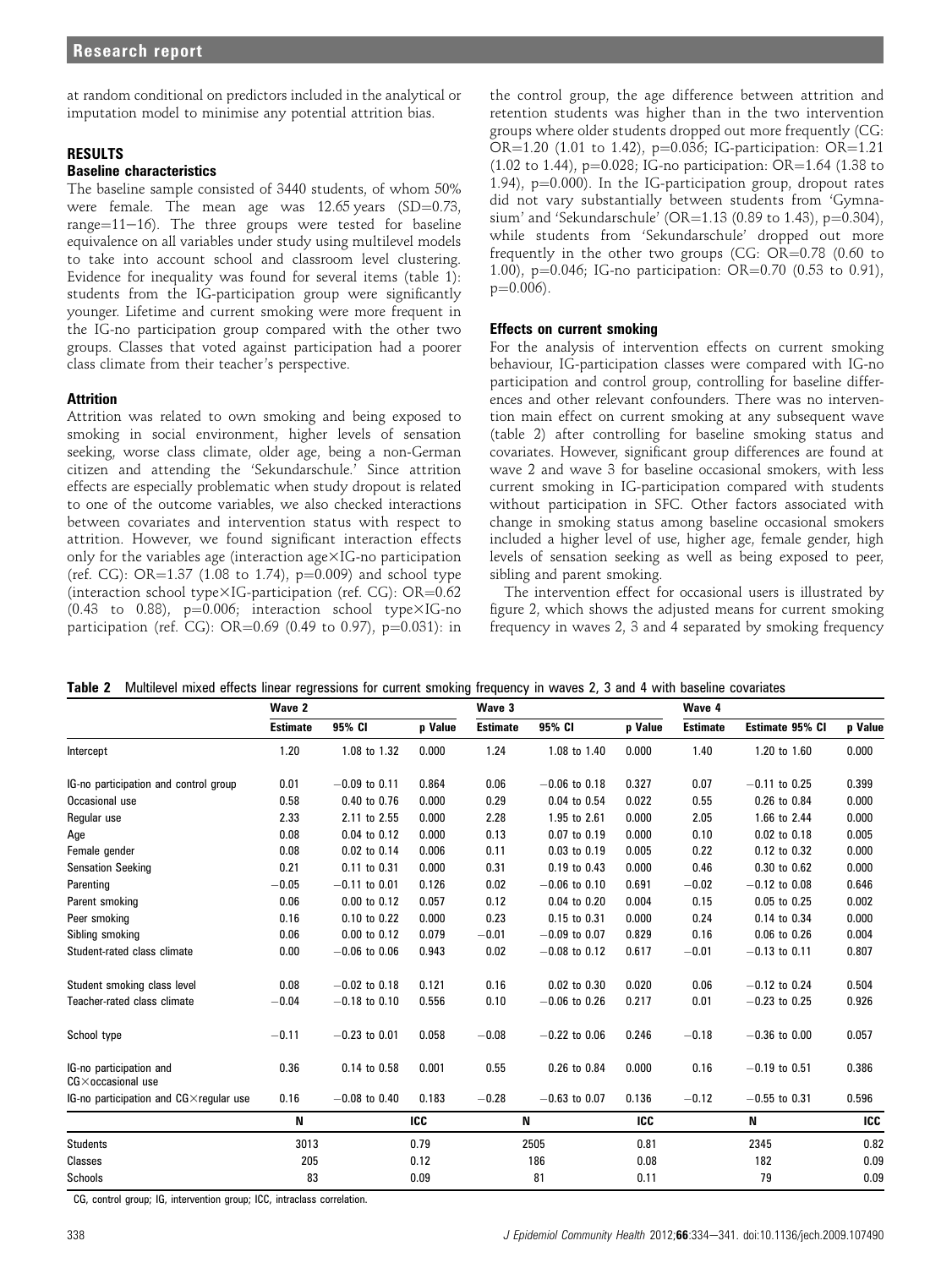

Figure 2 Adjusted means for frequency of current smoking in wave 2, 3, and 4 by baseline smoking status. Smoking frequency:  $1=$ no smoking; 2=less than 1 $\times$ /month; 3=at least 1 $\times$ /month; 4=weekly;  $5 =$ daily; occasional use $= 2$  or 3; regular use $= 4$  or 5. CG, control group; IG, intervention group.

at baseline (index ranging from  $1=$ no smoking to  $5=$ daily smoking).

Effects on smoking initiation and progression of lifetime smoking No group differences were found in the frequency of initiation of smoking among baseline lifetime never smokers during the study period (results available on request). However, the probability among baseline lifetime experimental smokers to progress to established use was higher for non-participants (adjusted HR= $1.45$  (1.00 to 2.10), p=0.047) (table 3). The interaction between time and group was not significant,

indicating that the intervention effect on progression was stable over time.

#### **DISCUSSION**

The current study found evidence for preventive effects for a widely disseminated school-based smoking-prevention intervention 12 months after the end of the competition. Participation in SFC had short-term effects on current smoking among baseline occasional smokers and decreased the probability of progressing from experimental to established smoking over the entire study period of 19 months. No effects could be shown for current non-smokers or regular smokers; nor was there any intervention effect on initiation among baseline never smokers. Thus, the salient effect of the intervention is that it reduces the risk of a progression into higher stages of use among early experimental smokers. Taking into account the complex design requirements owing to the rules of the intervention and the clustering of the data as well as controlling for relevant confounding variables, the findings of the current study confirm and extend existing evidence for an intervention effect for this programme.

Owing to high risks for development of dependence once experimental smoking is begun,<sup>24  $\frac{1}{25}$ </sup> the transition from occasional into regular and established use is a critical step in the course of adolescent smoking. Therefore, it is noteworthy that SFC appeared to impact this critical phase of smoking progression. A similar pattern of results-effects on experimental stages of smoking and no effects on never and established use-was also found in the evaluation of one of the largest US programmes in drug prevention, the project ALERT.<sup>26</sup> This pattern of results may suggest that early experimental smokers are the group most amenable to intervention effects.

There are some limitations to the study. First, it is limited to one federal state of Germany. For Germany at least, Saxony-Anhalt offered the last chance to evaluate an established intervention under real-life conditions in a randomised controlled trial. Because Saxony-Anhalt is a mainly rural region, the results may not apply to all regions in Germany or to adolescents in other nations. Second, data are based on students' self report. The validity of self-report data on adolescent smoking is overall rated as acceptable,  $27-30$  and several measures were implemented to minimise associations between the survey and SFC (eg, introduction of SFC after first assessment, completely neutral title and description of the study, instruction of teachers, second and fourth assessment after the competition's prize draw), but it cannot be ruled out completely that SFC students are influenced and biased in their reporting behaviour with more frequent concealing of smoking. Against that possible under-reporting, we observed that inconsistent response patterns over time (eg, backward transitions for lifetime use) did not differ by intervention status. Third, there was some attrition over the study period (consistent data for all four waves are available for only 61.9% of the initial sample, and dropout rates were higher in the two intervention groups than in the control group), a factor that could bias the results if attrition was related to intervention assignment and smoking status. However, our assessment of systematic attrition with attrition patterns differing by intervention status does not point to a strong bias. The difference in dropout rates between the two intervention groups and the control group might be caused by the difference in effort for teachers: participation in the study was less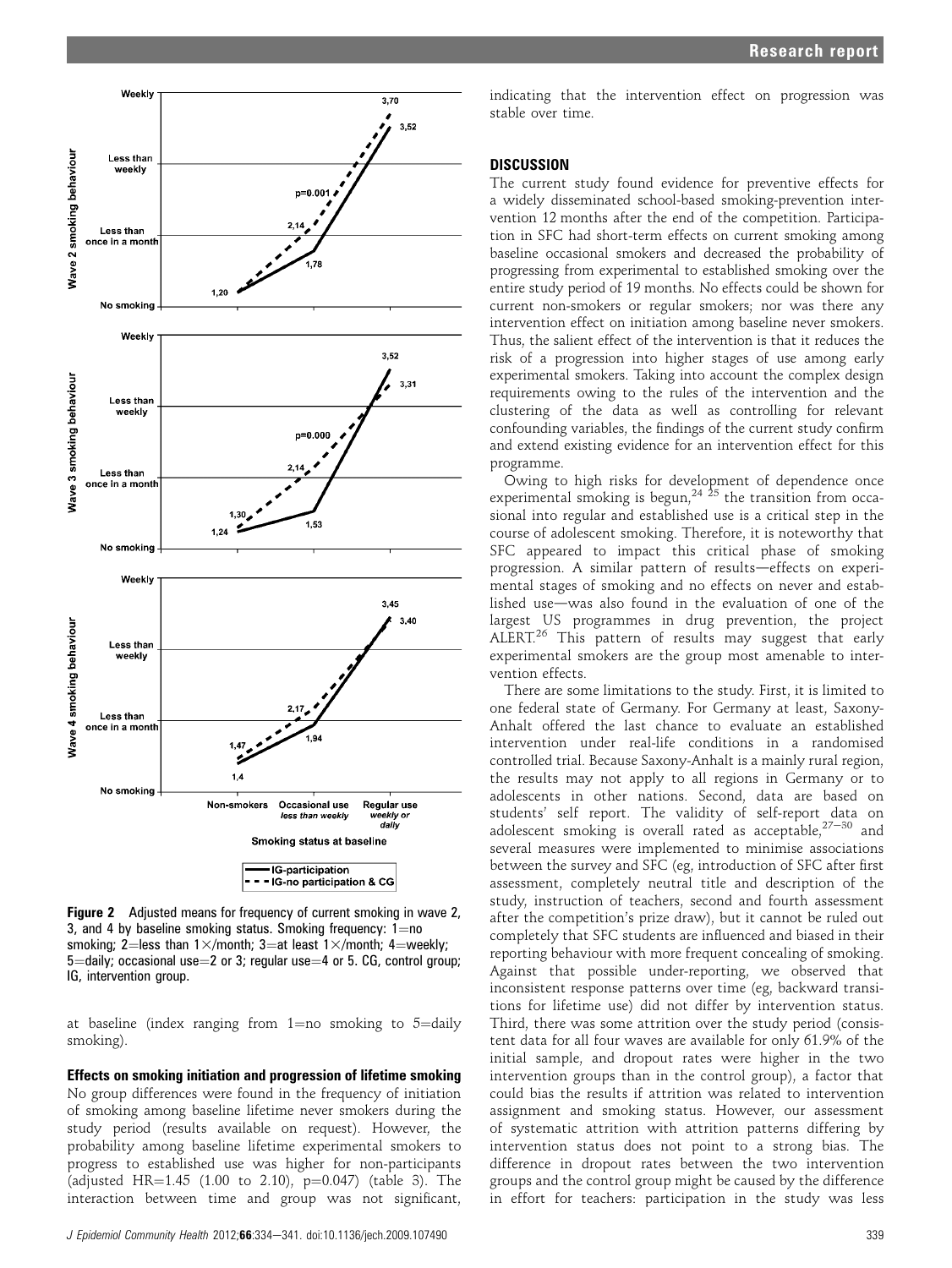|  |  | <b>Table 3</b> Discrete time multilevel logistic hazard regression for transition to established from |  |  |
|--|--|-------------------------------------------------------------------------------------------------------|--|--|
|  |  | experimental smoking using multiple imputation for missing teacher data                               |  |  |

| <b>Fixed effects</b>                  | <b>Estimate</b>  | se    | z                | p Value | <b>HR (95% CI)</b>             |
|---------------------------------------|------------------|-------|------------------|---------|--------------------------------|
| Intercept                             | $-3.47$          | 0.282 | $-12.311$        | 0.000   | $0.03$ (0.01 to 0.06)          |
| Wave 2-wave 3                         | $-0.01$          | 0.157 | $-0.047$         | 0.962   | 0.99 (0.73 to 1.35)            |
| Wave 3-wave 4                         | 0.46             | 0.158 | 2.934            | 0.003   | $1.59$ (1.16 to 2.17)          |
| IG-no participation and control group | 0.37             | 0.187 | 1.986            | 0.047   | 1.45 $(1.00 \text{ to } 2.10)$ |
| Age                                   | $-0.02$          | 0.091 | $-0.258$         | 0.797   | $0.98$ (0.81 to 1.17)          |
| Female                                | $-0.12$          | 0.139 | $-0.861$         | 0.389   | $0.89$ (0.67 to 1.17)          |
| Sensation-seeking                     | 0.65             | 0.184 | 3.546            | 0.000   | 1.92 (1.34 to 2.76)            |
| Parenting                             | $-0.11$          | 0.130 | $-0.868$         | 0.385   | $0.89$ (0.69 to 1.16)          |
| Parent smoking                        | 0.11             | 0.150 | 0.729            | 0.466   | 1.12 (0.83 to 1.50)            |
| Peer smoking                          | 0.86             | 0.126 | 6.863            | 0.000   | 2.37 (1.85 to 3.03)            |
| Sibling smoking                       | 0.19             | 0.137 | 1.408            | 0.159   | 1.21 (0.92 to $1.59$ )         |
| Student-rated class climate           | 0.10             | 0.152 | 0.689            | 0.491   | 1.11 (0.82 to 1.50)            |
| Student smoking class level           | 0.40             | 0.166 | 2.439            | 0.015   | 1.50 (1.08 to 2.08)            |
| Teacher-rated class climate           | 0.11             | 0.252 | 0.451            | 0.652   | 1.12 (0.68 to 1.84)            |
| School type                           | $-0.25$          | 0.210 | $-1.183$         | 0.237   | $0.78$ (0.51 to 1.18)          |
| Sample sizes                          | Wave 1 to wave 2 |       | Wave 2 to wave 3 |         | Wave 3 to wave 4               |
| <b>Students</b>                       | 1226             |       | 1095             |         | 796                            |
| <b>Classrooms</b>                     | 201              |       | 178              |         | 164                            |
| Schools                               | 83               |       | 81               |         | 77                             |

IG, intervention group.

## What is already known on this subject

Prevention of smoking in adolescents is a major task for public health, but school-based programmes often fail to reach effectiveness. The Smokefree Class Competition is a smoking prevention programme widely disseminated throughout European schools.

## What this study adds

Participation in the Smokefree Class Competition seems to contribute to reduced rates of current smoking and progression to established use among adolescents with first experiences with smoking. With the Smokefree Class Competition, a tool for smoking prevention is available with hints for evidence of being both effective and easy to implement.

demanding for teachers in the control group who had to take care 'only' on the implementation of the surveys than for teachers in the two intervention groups who had to deal also with the competition.

The strengths of the current study include the random assignment of schools, the inclusion of outcome assessments in control classrooms as well as classrooms that opted out of participation in the competition, the multilevel analysis that included class-level variables for socio-econonmic status and class climate, individual controls for baseline group differences owing to self selection in the intervention classes, and a large sample with a total time frame of 19 months and four waves.

In summary, the current results confirm and extend hitherto existing findings on the effects of SFC,<sup>7 8 11 12</sup> documenting

a modest effect on the transition from experimental to established smoking. Considering the wide dissemination of the competition in Europe—with more than half a million students participating each year-the preventive effect documented herein could have important public health implications.

Acknowledgements The authors would like to thank G Wiborg, who was involved in the planning of the study, and all teachers and classes taking part in this study.

Funding This study was funded by German Cancer Aid. After a positive decision on applying for study support, the German Cancer Aid did not influence the collection, analysis or interpretation of data nor the writing of the article and decision to submit it. The implementation of the Smokefree Class Competition in Germany was funded by German Cancer Aid, European Commission, Federal Centre for Health Education, German Heart Foundation, AOK-Bundesverband, German Lung Foundation and BKK-Landesverband Ost in the school year 2006/2007 and 2007/2008.

Competing interests IFT-Nord is responsible for both the implementation and evaluation of the competition.

**Ethics approval** Ethics approval was provided by the Saxony-Anhalt IRB (Landesverwaltungs-amt Sachsen-Anhalt, Reg.-Nr.504-50/06).

Contributors BI contributed to the conception and implementation of the study, to data management and analysis and wrote the manuscript. MM contributed to the conception of the study, to data analysis and writing of the manuscript. MS analysed the data. KM compiled and managed the data and contributed to data analysis. JDS contributed to data analysis and writing of the manuscript. RH was responsible for the entire study. All researchers had access to all the data.

Provenance and peer review Not commissioned; externally peer reviewed.

#### REFERENCES

- 1. Warren CW, Jones NR, Eriksen MP, et al. Patterns of global tobacco use in young people and implications for future chronic disease burden in adults. Lancet 2006;367:749-53.
- 2. **Ezzati M,** Lopez AD. Estimates of global mortality attributable to smoking in 2000. Lancet  $2003:362:847-52$ .
- 3. Kobus K. Peers and adolescent smoking. Addiction 2003;98(Suppl 1):37-55.
- 4. **Conrad KM, Flay BR, Hill D. Why children start smoking cigarettes: predictors of** onset. Br J Addict 1992:87:1711-24.
- 5. **US Department of Health and Human Services.** Preventing Tobacco Use Among Young People: A Report of the Surgeon General. Washington, DC: US Department of Health and Human Services, Public Health Service, Centers of Disease Control and Prevention, National Center for Chronic Disease Prevention and Health Promotion, Office on Smoking and Health, 1994.